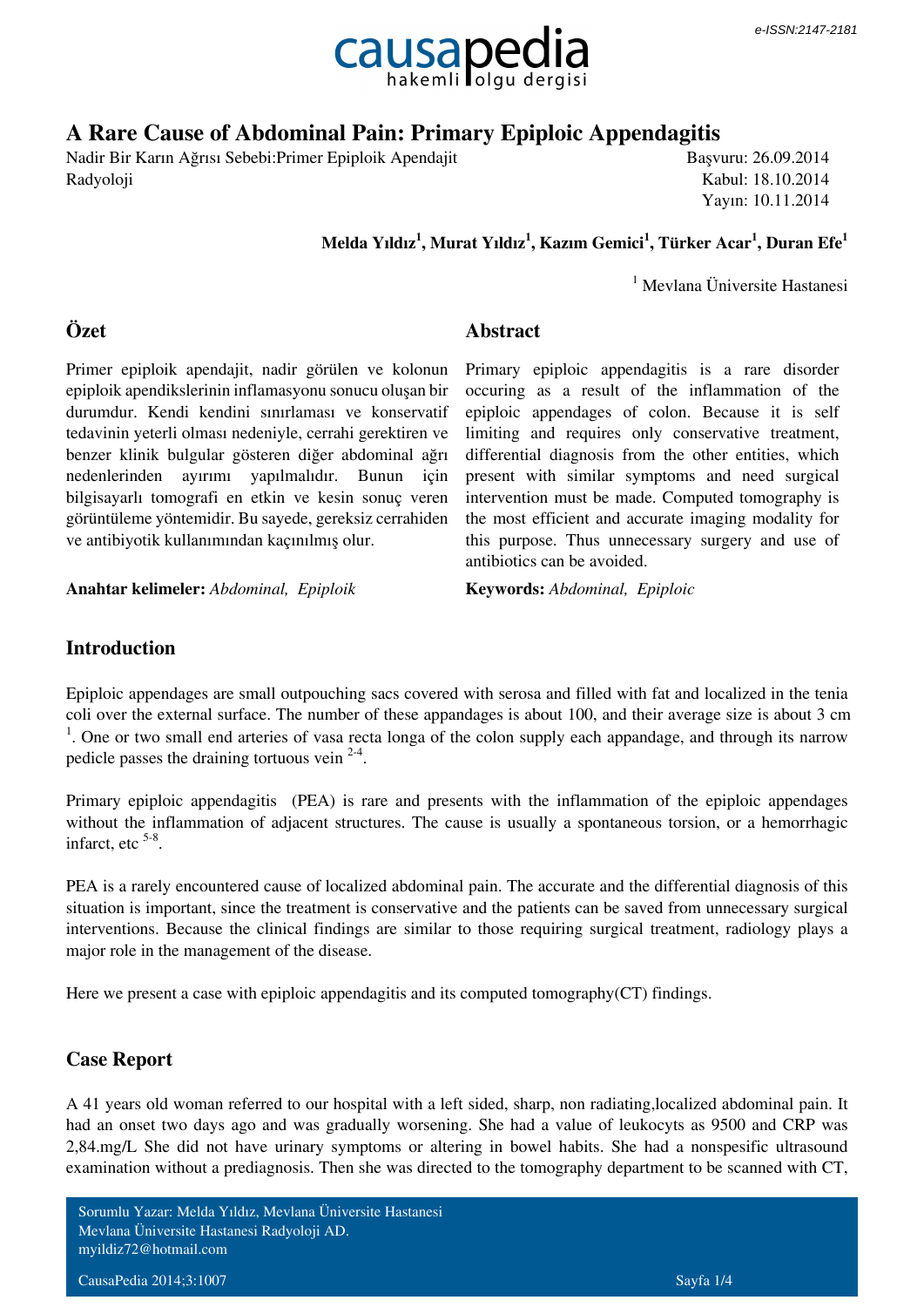

to enlighten the reason of unexplained abdominal pain. In CT images, a round fatty lesion with an enhancing surrounding rim was detected in the left iliac fossa.This lesion was anterior to the descending colon with a mesenteric stranding around. There was no sign of obstruction, diverticulitis or bowel wall thickening. And there were no inflammatory changes in the surrounding organs either. These imaging findings were consistent with primary epiploic appendagitis. The patient was admitted to the hospital for observation,and treatment with analgesics, anti inflammatory drugs, intraveneous fluid. With the improvement of clinical condititon and relieving of the complications overnight, she was discharged the other day with her treatment arranged as oral analgesia.

#### **Discussion**

Epiploic appendages are small pouches of peritoneum. They are filled with fat and small vessels that protrude from the serosal surface of the colon<sup>9</sup>. They have been reported to act like cushions to support the colon and to be involved in immune functions, like a small omentum, and also in colonic absorption <sup>10,11</sup>. Their limited blood supply, together with their pedunculated shape, make epiploic appendages prone to ischemic infarction <sup>1,12,13</sup>.

Epiploic appendagitis may occur anywhere in the colon; mostly in rectosigmoid junction with 57% of cases as the literature suggests. The second site, we see 26% of the cases in the ileocecal region, then 9% in the ascending colon, 6% in the transverse colon and 2% in the descending colon. The incidence is higher in males and mostly occurs in the fourth and fifth decades  $14-16$ .

PEA may mimic other disorders and present its symptoms according to its localization. But the main symptoms are non radiating and localized abdominal pain of rapid onset. In abdominal examination the abdomen is usually soft not distended, whereas shows a localized tenderness<sup>9</sup>. The labaroraty tests are usually nonspesific and does not give enough information about the diagnosis. CT utilization is very helpful, with the identification of round or ovoid lesions of fatty density with a hyper attenuating rim which is the diagnostic hallmark and surrounding illdefined fat stranding in the mesenteric fat adjacent to the colon  $17$  (Figure 1,2). This pathognomonic CT finding eliminates the need to perform an exploratory laparoscopy. Omental infarct can mimic PEA, but it has a bigger mass and generally located at right. Contrarily to PEA which is located to anterolateral of colon, omental infarct is found generally in the medial aspect of ascending and descending colon. Hyperattenuating rim and central spot can not be detected on CT<sup>18</sup>. Also CT can easily differentiate other acute disorders presenting with lower abdominal pain like acute appendicitis, diverticulitis etc. which require surgical intervention.Clinical findings and localization help with differential diagnosis with acute appendicitis. A long segment of thickened bowel wall which we don't observe in PEA is a typical finding for diverticulitis  $18$ .

In a study made by Singh et al.  $^{13}$  the CT findings have totally resolved in patients having a CT scan six months after the first presentation. Residual findings in the evolution of the PEA may be; decrease in size of the fatty core with increase in the overall density, decrease in size only, increase in overall density only, and mild residual stranding density in the mesocolon  $^{13}$ . PEA is a self limited situation and the treatment of PEA is conservative, usually with anti inflammatory drugs. Many clinicans are not familiar with this entity, but it must be a differential diagnosis to be regarded. With the improvement of cross-sectional imaging modalities and contribution of CT to the diagnosis, many patients have been saved from unnecessary surgery, antibiotic use or hospitalization <sup>9,12,13</sup>.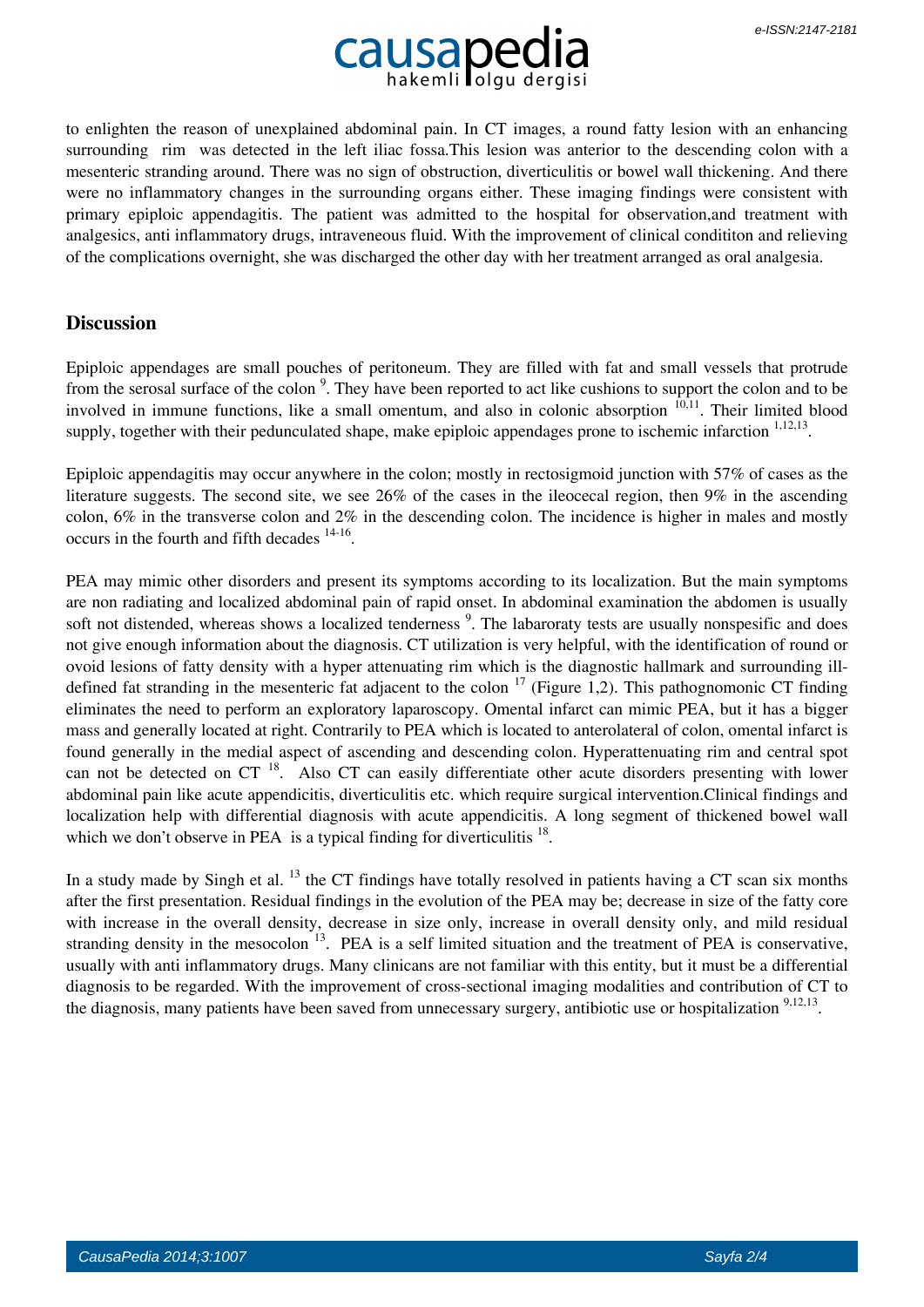



 **Figure 1** Transvers plane of epiploic appendagitis



 **Figure 2** Coronal reformatted image.The lesion is shown with black arrows

## **References**

- 1. Blinder E, Ledbetter S, Rybicki F. Primary epiploic appendagitis. Emerg Radiol. 2002; 9: 231–334
- 2. Sandrasegaran K, et al. Primary epiploic appendagitis: CT diagnosis. Emerg Radiol. 2004; 11: 9–14
- 3. Sand M, et al. Epiploic appendagitis: clinical characteristics of an uncommon surgical diagnosis. BMC Surg. 2007; 1;7–11
- 4. Jain T, et al. Primary epiploic appendagitis: radiological diagnosis can avoid surgery. Semin Roentgenol. 2008; 43: 4–6.
- 5. Carmichael DH, Organ CH Jr. Epiploic disorders. Conditions of the epiploic appendages. Arch Surg. 1985;120:1167-72.
- 6. Dockerty MB, Lynn TE, Waugh JM. A clinicopathologic study of the epiploic appendages. Surg Gynecol Obstet. 1956;103:423-33.